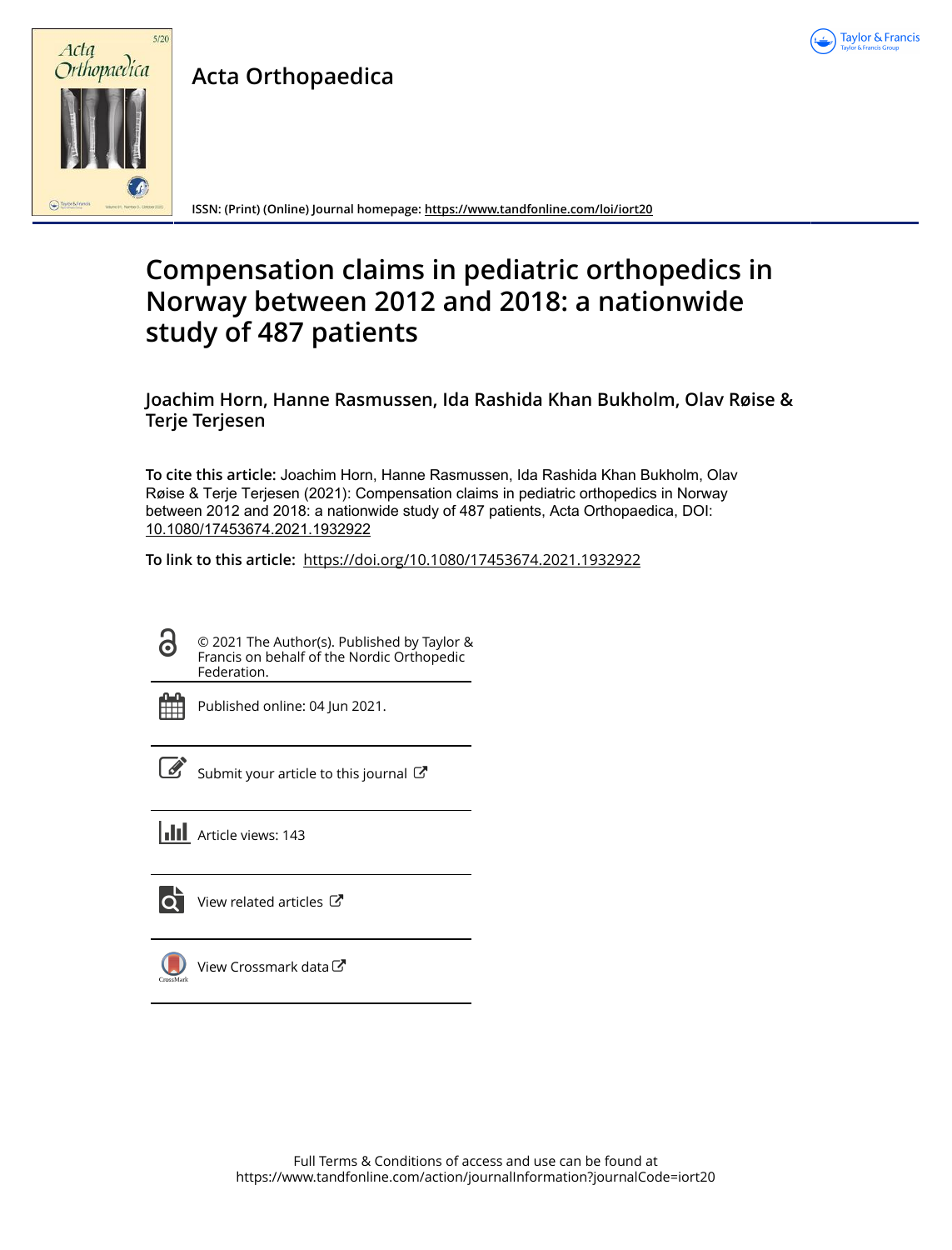# Compensation claims in pediatric orthopedics in Norway between 2012 and 2018: a nationwide study of 487 patients

Joachim HORN 1,2, Hanne RASMUSSEN 3, Ida Rashida Khan BUKHOLM 4,5, Olav RØISE 1,2,6, and Terje TERJESEN<sup>1</sup>

<sup>1</sup> Division of Orthopaedic Surgery, Section of Children's Orthopaedics and Reconstructive Surgery, Oslo University Hospital; <sup>2</sup> Institute of Clinical<br>Medicine, University of Oslo, Oslo; <sup>3</sup> Department of Orthopaedics, Un <sup>5</sup> The Norwegian University of Life Science; <sup>6</sup> University of Oslo and Faculty of Health Sciences, SHARE - Centre for Resilience in Healthcare, University of Stavanger, Stavanger, Norway

Background and purpose — In Norway all compensation claims based on healthcare services are handled by a government agency (NPE, Norsk Pasientskade Erstatning). We provide an epidemiological overview of claims within pediatric orthopedics in Norway, and identify the most common reasons for claims and compensations.

Patients and methods — All compensation claims handled by NPE from 2012 to 2018 within pediatric orthopedics (age 0 to 17 years) were reviewed. Data were analyzed with regard to patient demographics, diagnoses, type of injury, type of treatment, reasons for granted compensation, and total payouts.

Results — 487 compensation claims (259 girls, 228 boys) within orthopedic surgery in patients younger than 18 years at time of treatment were identified. Mean age was 12 years (0–17). 150 out of 487 claims (31%) resulted in compensation, including 79 compensations for inadequate treatment, 58 for inadequate diagnostics, 12 for infections, and 1 based on the exceptional rule. Total payouts were US\$ 8.45 million. The most common primary diagnoses were: upper extremity injuries (26%), lower extremity injuries (24%), congenital malformations and deformities (12%), spine deformities (11%), disorders affecting peripheral joints (9%), chondropathies (6%), and others (12%).

Interpretation — Most claims were submitted and granted for mismanagement of fractures in the upper and lower extremity, and mismanagement of congenital malformations and disorders of peripheral joints. Knowledge of the details of malpractice claims should be implemented in educational programs and assist pediatric orthopedic surgeons to develop guidelines in order to improve patient safety and quality of care.

Patient injuries due to medical care are a large burden for patients and the healthcare system (OECD 2020) leading to increasing attention on patient safety and prevention of medical errors. In a study by de Vries et al. (2008) the median overall incidence of in-hospital adverse events was 9%, many of these being preventable. In Norway all compensation claims based on public and private healthcare services are handled by a government agency, the Norwegian System of Patient Injury Compensation (NPE). One of the tasks of NPE is to contribute with statistical data to improve quality of care and to prevent patient harm. Recent annual reports show that NPE received 5,695 claims in 2020. In the same year 4,917 decisions were made by NPE, and of these 1,481 (30%) resulted in compensation with total payouts of US\$ 135 million. Orthopedic surgery accounted for nearly one-third ( $n = 1,443$ ) of all claims that were decided in 2020 and 30% ( $n = 445$ ) of all claims that were granted, resulting in total payouts of US\$ 30 million. Thus, orthopedic surgery is at especially high risk of claims and there is evidence that claims within the field of pediatric orthopedics are more likely to result in payment compensation than adult cases (Orosco et al. 2012, Oetgen and Parikh 2016).

The substantial number of recent publications on medical errors reflect the increasing attention on patient safety, and in 2011 the Norwegian Ministry of Health and Care Services launched "The Norwegian Patient Safety Program: In safe Hands," a campaign with the aim of reducing patient harm and improving patient safety. This campaign emphasizes that patient injuries are preventable, that increasing attention should be given to patient safety, and that hazards and risks should be identified.

Several papers within different medical subspecialties have been published based on data from the registry provided by

*© 2021 The Author(s). Published by Informa UK Limited, trading as Taylor & Francis Group, on behalf of the Nordic Orthopedic Federation. This is an Open Access article distributed under the terms of the Creative Commons Attribution License (http://creativecommons.org/licenses/by/4.0/), which permits unrestricted use, distribution, and reproduction in any medium, provided the original work is properly cited. DOI 10.1080/17453674.2021.1932922*

Correspondence: jhorn@ous-hf.no

Submitted 2021-01-18. Accepted 2021-04-26.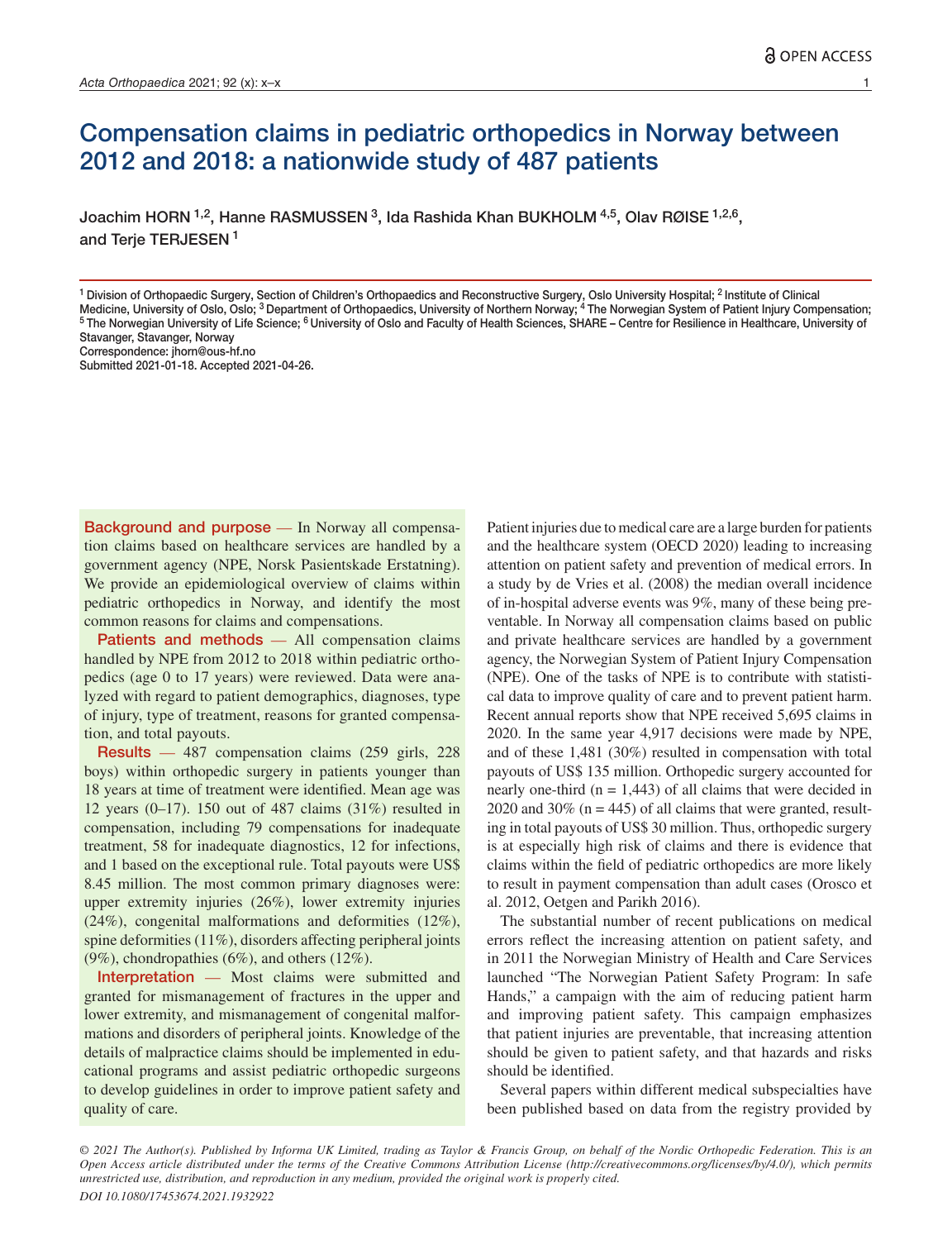the Norwegian System of Patient Compensation (Kongsgaard et al. 2016, Desserud et al. 2017, Fornebo et al. 2017, Norum et al. 2018, Randsborg et al. 2018). So far, no studies have emerged, based on data from NPE, to analyze compensation claims within the field of pediatric orthopedics. In literature indexed in Medline, only 2 studies evaluated patient injuries in pediatric orthopedics (Oetgen and Parikh 2016, Galey et al. 2019). However, these studies provide only an epidemiological overview of the claims. None of the studies evaluated the specific problems that caused the patient injuries, and no concrete recommendations could be given on how to prevent patient harm. Thus, further knowledge of the details of compensation claims is required to help the pediatric orthopedic surgeon to improve patient safety and quality of care.

This study analyzes all malpractice claims within pediatric orthopedics during a certain time period in order to provide epidemiological data, identify the most common reasons for claims and compensations, provide data on specific diagnosis and procedures that led to claims, and to give some recommendations that might help to prevent future of patient injury events.

## Patients and methods

All compensation claims in Norway are handled by NPE. The treating healthcare professional is obliged to inform the patient of the right to seek compensation from NPE. According to information provided by NPE (npe.no), claims are eligible for compensation if 3 conditions are met: (1) the patient injury must be due to treatment failure (treatment error or omission), caused by either examination, diagnosis, or treatment (including follow-up); (2) the patient injury must have resulted in financial loss of more than US\$ 1,165. Despite no financial loss, compensation can be awarded if the patient has sustained a "permanent" and "significant" injury. Permanent would mean the injury lasts for at least 10 years and significant would mean that medical impairment is at least 15% based on a dedicated invalidity table for injuries (Invalidity table 2020); (3) the patient injury must not be too old. The main rule is that the patient must file the claim within 3 years after realizing that an alleged injury has occurred. All claims based on medical care more than 20 years ago are considered to be expired, no matter whether the patient was aware of the injury or not.

However, compensation can also be granted in some exceptional cases even if no error or omission occurred. This rule applies when either infection, which is not caused by the patient's condition or pre-existing illness, or a particularly severe and unexpected complication occurs.

One of the tasks of NPE is to provide a database of all compensation claims and the basic data on each case. Detailed data on the patient's treatment and complications and the decision on the matter are prospectively entered into a database in NPE. This database was the basis for this study.

The data was provided in an anonymized version, and no sensitive patient data was included in the database. The database was searched with the terms "orthopedics" and age "0–17 years" for a certain time period (2012–2018). 487 compensation claims within the field of pediatric orthopedics fulfilled the criteria to be evaluated. The number represents all claims within pediatric orthopedics that led to a decision (granted or refused) within the period 2012–2018. The claims were analyzed for the following data: (1) overall number of complaints, patient demographics, age and sex, and number of complaints that resulted in compensation; (2) reason for compensation granted (inadequate examination/diagnostics, inadequate treatment, infection, extensive/major unexpected complication); (3) type of disease/primary injury; (4) conditions with high incidence of compensation claims; (5) geographical region (Northern, Central, Western, South East health region); (6) total payouts. There is no national registry for all pediatric orthopedic conditions in Norway. However, there is a registry for pediatric hip disorders (Barnehofteregisteret 2021) and there is published data available describing the epidemiology of pediatric fractures in a certain area of the country (Randsborg et al. 2013). Data from the pediatric hip registry and extrapolated epidemiological data from the study on pediatric fractures and population data from Statistics Norway (2020) was used to estimate the incidence and risk of claims for certain conditions. Data by Randsborg et al. (2013) is provided for the age group 0–15 years. Therefore, only claims for the same age group were considered for the risk calculation.

#### *Ethics, funding, and conflicts of interest*

Approval by the Regional Ethical Committee (REK) was not required since all data was based on already anonymized records from NPE—data which is provided for quality control studies. The study received no external funding. The authors declare no conflicts of interest.

## **Results**

From 2012 to 2018 (inclusive) NPE received 37,584 compensation claims. Data from NPE shows a continuous increase in compensation claims from 1988, when NPE was established, until 2015, and no further increase in the last 5 years (Figure 1).

Almost one-third ( $n = 10,861,29\%$ ) of the claims from 2012 to 2018 were within the field of orthopedics, and the second highest number of claims were received for cancer treatment  $(n = 5183, 14\%)$  (Table 1). 31,440 claims were processed and completed, and 10,264 (33%) of the claims were granted. Within orthopedics 9,596 decisions on claims were made and 3,548 of these were granted (37%).

487 of the claims within orthopedic surgery decided by NPE in this time period apply to children from 0 to 17 years at the time of treatment, including 259 girls and 228 boys. 478 (98%) claims were based on diagnostics and treatment within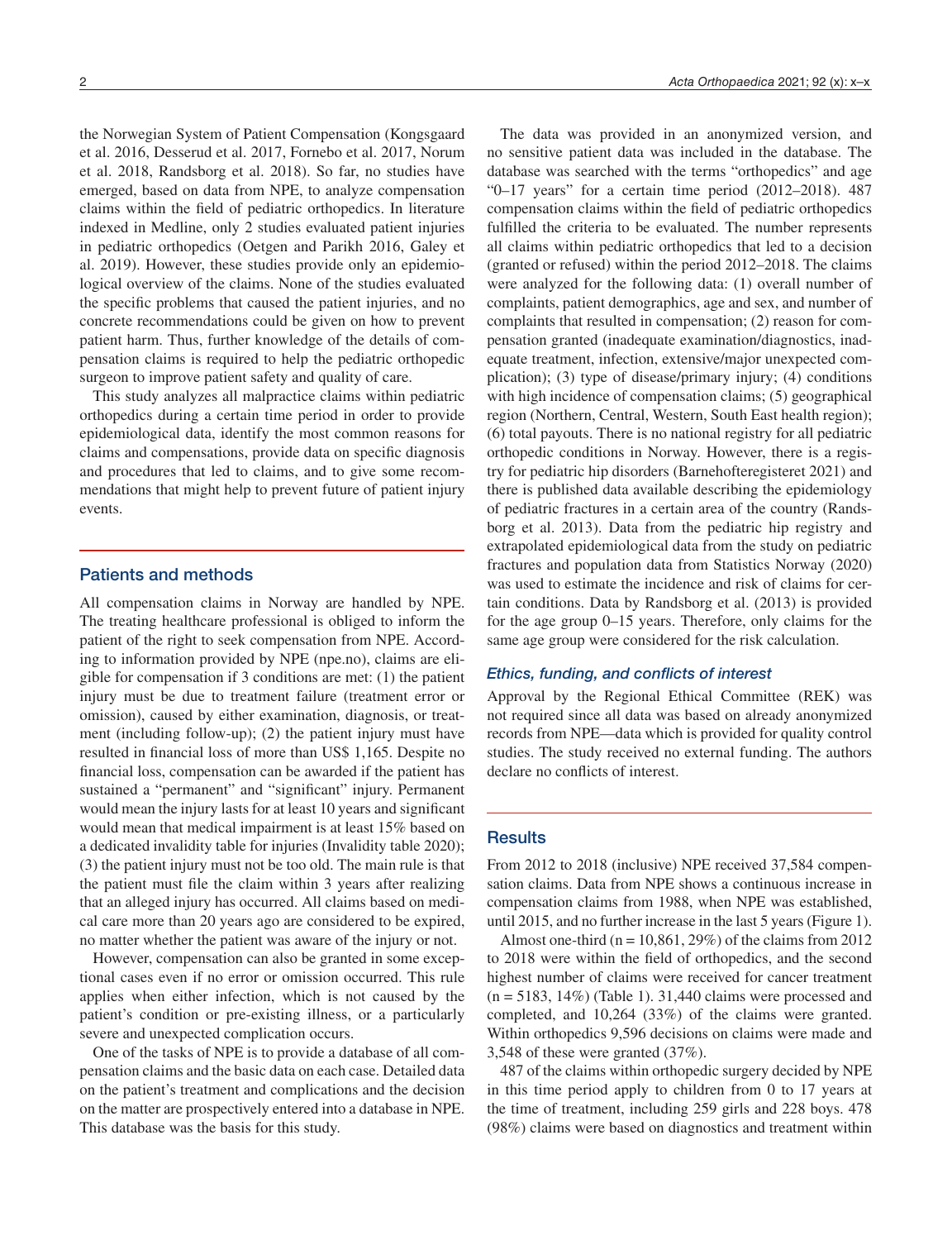

Figure 1. Compensation claims received by NPE from 1988 until 2020. White area represents the time period of the current study (2012–2018).

| Table 1. Compensation claims received by NPE 2012-2018 accord- |  |
|----------------------------------------------------------------|--|
| ing to the 5 most common medical subspecialties                |  |

| Medical subspecialties                                                            | Number (%)                                                   |  |
|-----------------------------------------------------------------------------------|--------------------------------------------------------------|--|
| Orthopedics<br>Oncology<br>Dentistry<br>Psychiatry<br>Gastroenterological surgery | 10,861 (29)<br>5,183(14)<br>3,245(9)<br>2,179(6)<br>1,643(4) |  |
|                                                                                   |                                                              |  |

the public health system, whereas 9 claims applied to the private health system.

The claims refer to possible patient injuries that occurred between 1967 and 2017 and the patients submitted their claims at a mean of 6 years (0–49) after injury. Mean age at time of injury was 12 years  $(0-17)$ . 150 out of 487 claims  $(31\%)$ resulted in compensation, including 79 compensations for inadequate treatment, 58 for inadequate diagnostics, 12 for infection, and 1 based on the exceptional rule. No compensation was granted for inadequate follow-up. 16 claims were submitted more than 20 years after the possible patient injury occurred.

Total payouts were US\$ 8.45 million and mean payout for each claim was US\$ 56,331.

The most common primary diagnoses (Table 2) were acute injuries.

#### *Conditions with specifically high rate of compensation claims*

Fractures in the distal humerus, femoral fractures, scoliosis, developmental dysplasia of the hip (DHH), and slipped capital femoral epiphysis (SCFE) are among those conditions with the highest number of claims submitted to NPE (Table 3).

In relation to the incidence of the conditions, femoral fractures show the highest rate of claims granted within fracture

Table 2. All claims listed in groups according to the ICD 10 classification system and number of claims granted. Values are count

| Diagnoses (groups)                                 |               | Claims Granted   |
|----------------------------------------------------|---------------|------------------|
| S40–S69 Acute injuries in the upper extremity      |               |                  |
| and T92 sequela ( $n = 129$ )                      |               |                  |
| S40-S49 Injuries of shoulder and upper arm         | 51            | 13               |
| S50-S59 Injuries of the elbow and forearm          | 49            | 14               |
| S60-S69 Injuries to the wrist and hand             | 18            | 10 <sup>10</sup> |
| T 92 Sequelae                                      | 11            | 2                |
| S70-S99 Injuries in the lower extremity            |               |                  |
| and T93 sequela ( $n = 115$ )                      |               |                  |
| S70–S79 Injuries to the hip and thigh              | 24            | 9                |
| S80-S89 Injuries to the knee and lower leg         | 65            | 19               |
| S90-S99 Injuries to the ankle and foot             | 24            | 6                |
| T93 Sequelae                                       | $\mathcal{P}$ | $\mathbf{1}$     |
| Q65-Q79 Congenital malformations and defor-        |               |                  |
| mations of the musculoskeletal system ( $n = 59$ ) |               |                  |
| including M16.2-M16.3 secondary arthritis          |               |                  |
| Q65 Hip dysplasia and sequelae                     | 36            | 9                |
| Q66 Congenital deformities of feet                 | 8             | 1                |
| Q68-Q79                                            | 15            | $\overline{2}$   |
| M40-M54 Deforming dorsopathies, spondylo-          |               |                  |
| pathies, and other dorsopathies ( $n = 52$ )       |               |                  |
| M40-M43 Scoliosis                                  | 44            | 14               |
| M45-M54                                            | 8             | 1                |
| M20-M25 Arthropathies $(n = 46)$                   |               |                  |
| M20 Acquired deformities fingers/toes              | 8             | 5                |
| M21-M22 acquired deformities, patella              | 13            | 0                |
| M23 Internal derangement of knee                   | 11            | $\overline{7}$   |
| M24-M25 Other joint disorders                      | 14            | 5                |
| M91-M94 Chondropathies $(n = 30)$                  |               |                  |
| M91 Juvenile osteochondrosis pelvis                | 5             | $\mathbf{1}$     |
| M92 Other juvenile osteochondrosis                 | 5             | 1                |
| M93 Other osteochondropathies                      | 20            | 12               |
| Others $(n = 56)$                                  |               |                  |
| D16, L60, M00, M67, M84, M86, P14, T01, T14        |               |                  |
| Benign neoplasm, superficial injuries, wounds,     |               |                  |
| pelvic and spine fractures, osteomyelitis          | 56            | 18               |
|                                                    |               |                  |

care (0.4%) and all pediatric hip diseases show a relatively high incidence of accepted claims compared with the total occurrence of the specific conditions (DDH =  $2\%$ , SCFE = 3.3%, Perthes disease =  $0.2\%$ ) (Tables 4 and 5).

## *Geographical distribution of claims (frequency of cases by Health region)*

In Norway a state enterprise consisting of 4 regional health authorities is responsible for specialist care, including patient treatment, education of medical staff, and research. The 4 health regions represent geographical regions: South and Eastern, Western, Central, and Northern Norway Regional Health Authority. The distribution of claims according to the health region and based on the population within these regions was, by decreasing order: Northern Health Region (13 per 100,000), Western Health Region (9 per 100,000), Central Health Region (7.7 per 100,000) and South and Eastern Health Region (6.6 per 100,000). Thus, the number of claims per 100,000 inhabitants in Northern Norway was about twice that of the South and Eastern Health Region.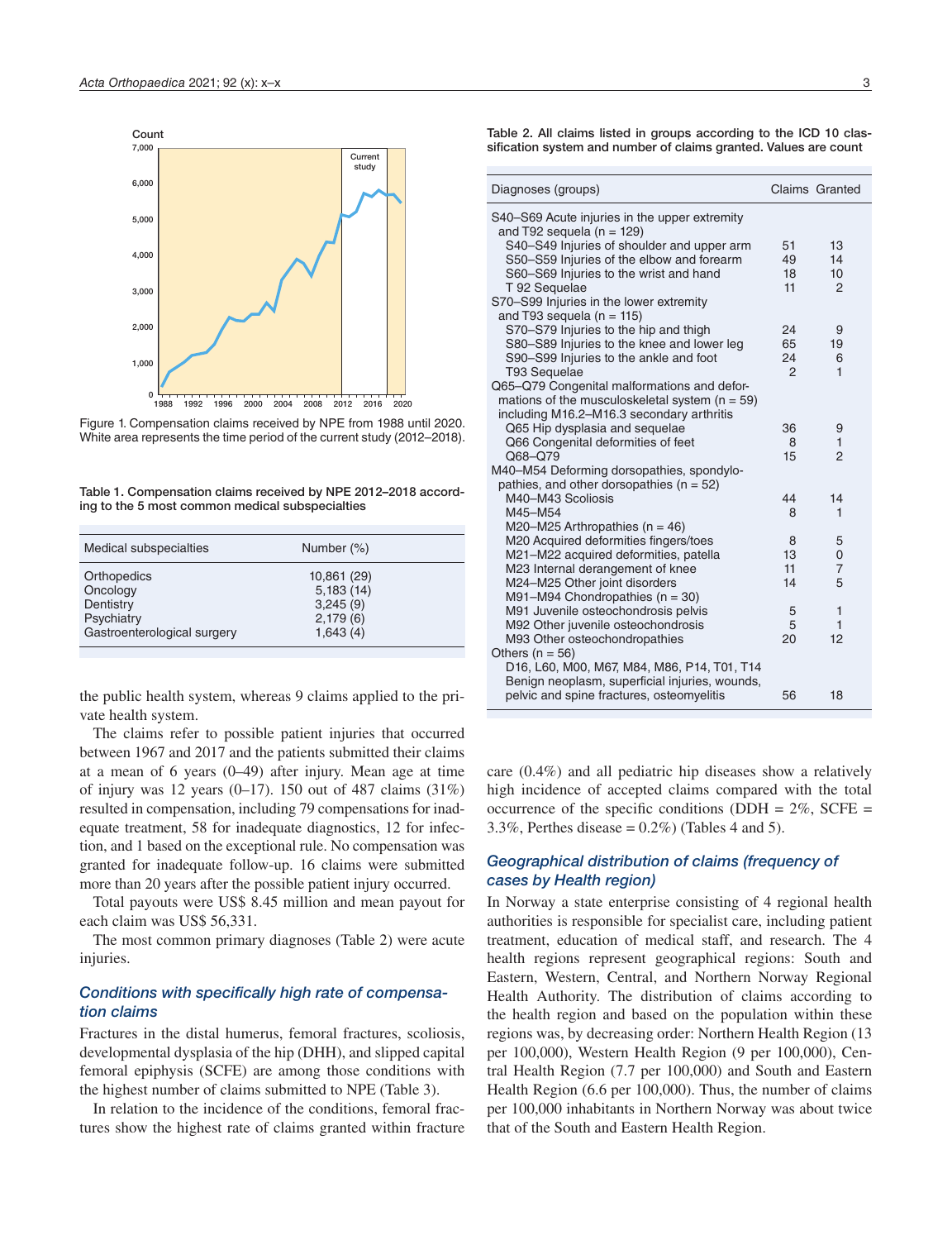Table 3. Most common specific diagnoses and information on the number of submitted and granted claims, and reason for granting in children aged 0–17 years. Values are count

|                                                                                 |                |                          | Reasons for granted compensation<br>Dia- | Treat-         | Exceptio-        |
|---------------------------------------------------------------------------------|----------------|--------------------------|------------------------------------------|----------------|------------------|
| Most common specific diagnoses                                                  |                | Claims Granted           | qnostics                                 | ment           | nal rule         |
| S40–S69 Acute injuries in the upper extremity and T92 sequela (n=129)           |                |                          |                                          |                |                  |
| S42.2 Fractures proximal humerus                                                | 5              | 0                        |                                          |                |                  |
| S42.4 Fractures distal humerus                                                  | 33             | 9                        | 1                                        | $\overline{7}$ | 1 <sup>A</sup>   |
| S52.5 Distal radius fracture                                                    | 12             | 1                        |                                          | 1              |                  |
| S52.4 Antebrachii fractures                                                     | 11             | $\overline{c}$           |                                          | $\overline{2}$ |                  |
| S53.1 Dislocation of elbow                                                      | 5              | $\overline{c}$           | 2 <sup>c</sup>                           |                |                  |
| S62.0 Scaphoid fracture                                                         | $\overline{4}$ | 3                        | 2 <sup>D</sup>                           | 1              |                  |
| S62.3-S62.6 Finger/metacarpal fractures                                         | 5              | $\overline{4}$           | 1 <sub>D</sub>                           | 32E, 1F        |                  |
| S63 Subluxation/dislocation, ligament rupture                                   | 5              | 3                        | 2D                                       | 1 F            |                  |
| S70-S99 Injuries in the lower extremity                                         |                |                          |                                          |                |                  |
| S72 Femur fractures                                                             | 19             | $\overline{7}$           | $\overline{2}$                           | 5 3 G, 2 H     |                  |
| S82.2 Fracture of shaft of tibia                                                | 6              | $\overline{c}$           |                                          |                |                  |
| S82.3 Fracture lower end of tibia                                               | $\overline{7}$ | $\overline{\mathcal{L}}$ | 21D, 11                                  | 21J, 1K        |                  |
| S82.5; S82.6 Fracture medial or lateral malleolus                               | 5              | 1                        |                                          |                |                  |
| S83.5 Sprain of cruciate ligament                                               | 13             | 3                        | 1                                        | 1              | 1 <sup>A</sup>   |
| S93 Dislocation and sprain of joints and ligaments                              |                |                          |                                          |                |                  |
| at ankle/foot/toe                                                               | 6              | 1                        |                                          | 1              |                  |
| M40-M54 Deforming dorsopathies, spondylopathies, and other dorsopathies         |                |                          |                                          |                |                  |
| M41.1 Juvenile idiopathic scoliosis                                             | 5              | 1                        | 1                                        |                |                  |
| M41.2 Other idiopathic scoliosis                                                | 14             | 5                        |                                          | 3 1 L, 2 M     | 2 A              |
| M41.4 Neuromuscular scoliosis                                                   | 8              | $\overline{2}$           |                                          | 2              |                  |
| Q65-Q79 Congenital malformations and deformations of the musculoskeletal system |                |                          |                                          |                |                  |
| Q65.0-Q65.9 uni- or bilateral DDH                                               | 25             | 8                        | 6                                        | $\overline{2}$ |                  |
| M20-M25 Arthropathies                                                           |                |                          |                                          |                |                  |
| M20.1 Hallux valgus                                                             | 8              | 5                        |                                          | 5, 4 N, 1 O    |                  |
| M22.0 Recurrent dislocation patella                                             | 5              | $\mathbf 0$              |                                          |                |                  |
| M23.2 Old meniscus tear                                                         | $\overline{4}$ | $\overline{c}$           | 1 <sup>D</sup>                           |                | $1^{\mathsf{A}}$ |
| M23.5 Chronic instability                                                       | 6              | $\overline{4}$           |                                          | 3P             | 1 <sup>A</sup>   |
| M91-M94 Chondropathies                                                          |                |                          |                                          |                |                  |
| M91.1 Perthes disease                                                           | 5              | 1                        |                                          | 1              |                  |
| M93.0 Slipped capital femoral epiphysis (SCFE)                                  | 15             | 10                       | 9 <sub>D</sub>                           | 1 <sup>Q</sup> |                  |
| M93.2 Osteochondritis dissecans                                                 | 5              | $\overline{2}$           |                                          | $\mathsf{R}$   |                  |
|                                                                                 |                |                          |                                          |                |                  |

Detailed information on the causes of compensation for all specific injuries/conditions with > 3 compensations claims submitted to NPE within the time period 2012–2018.

A: infection, B: unexpected severe injury, C: delayed diagnosis of accompanying injuries, D: delayed diagnosis, E: malrotation, F: iatrogenic nerve injury, G: malalignment; H: compartment syndromes in contralateral lower leg due to peroperative hemilithotomy positioning, I: delayed diagnosis compartment syndrome, J: inadequate surgery, K: inadequate conservative treatment; L: iatrogenic spinal cord injury, M: lack of follow-up, N: lack of indication, O: delayed secondary surgery, P: surgical errors, Q: not specified, R: inadequate removal of foreign body, 1 inadequate follow-up.

Table 4. Incidence of claims granted in relation to extrapolated occurrence of pediatric fractures in children aged 0–15 years

| Type of fracture                                                                                                                                                      | Claims granted<br>in children<br>$0 - 15$ years | Incidence per<br>$105$ children<br>$0-15$ years $a$ | per<br>year b                      | Extrapolated no.<br>for the<br>study period | Incidence<br>of claims<br>granted $(\%)$ |
|-----------------------------------------------------------------------------------------------------------------------------------------------------------------------|-------------------------------------------------|-----------------------------------------------------|------------------------------------|---------------------------------------------|------------------------------------------|
| S42.4 Fractures of the distal humerus<br>S62.3 Finger/metacarpal fractures<br>S52.4 Antebrachii fractures<br>S72 Femur fractures<br>S82.2 Fractures of shaft of tibia | 8<br>2<br>2<br>3<br>2                           | 14<br>32<br>9.5<br>8.7                              | 1.384<br>3.110<br>932<br>98<br>853 | 9.688<br>21.770<br>6.525<br>686<br>5.971    | 0.08<br>0.009<br>0.03<br>0.4<br>0.03     |

**<sup>a</sup>** Epidemiological data published by Randsborg et al. (2013) based on children aged 0–15 years. To allow for extrapolating of data only claims in children of the same age (0–15 years) are considered in this table.

**<sup>b</sup>** Incidence of pediatric fractures per 10,000 children (age 0–15 years) was extrapolated to the population of the whole country (981,342 children aged 0–15 years) based on data provided by Statistics Norway (Statistics Norway 2020).

#### **Discussion**

Our study showed that pediatric orthopedics is associated with a high incidence of compensation claims, which confirms findings by other authors, both from the United States (Oetgen and Parikh 2016, Galey et al. 2019). The granting percentage in our material was 31%, comparable to findings by Oetgen and Parikh (2016), who found 33%. Galey et al. (2019) in a US study found a granting percentage of 51%. In the United States there is no centralized, comprehensive malpractice reporting, and numerous databases exist that differ in scope and reporting details (Galey et al. 2019). Although both studies derived from the United States, Galey et al. (2019) found a much higher median indemnity payment than reported by Oetgen and Parkh (2016), a finding which was attributed to the fact that different databases were used in these studies, which might also explain differences in granting percentage.

Claims were granted for inadequate treatment and inadequate diagnosis. In total numbers, upper and lower extremity injuries, arthropathies, chondropathies, and deforming dorsopathies were the most common diagnoses resulting in compensation claims. For those conditions where epidemiological data was available or could be extrapolated, femoral fractures and common pediatric hip disorders (DDH, SCFE, Perthes disease) showed the highest number of claims in relation to the occurrence of these disorders. These findings confirm those by other authors (Oetgen and Parikh 2016, Galey et al. 2019).

Pediatric femoral fractures resulted in a high incidence of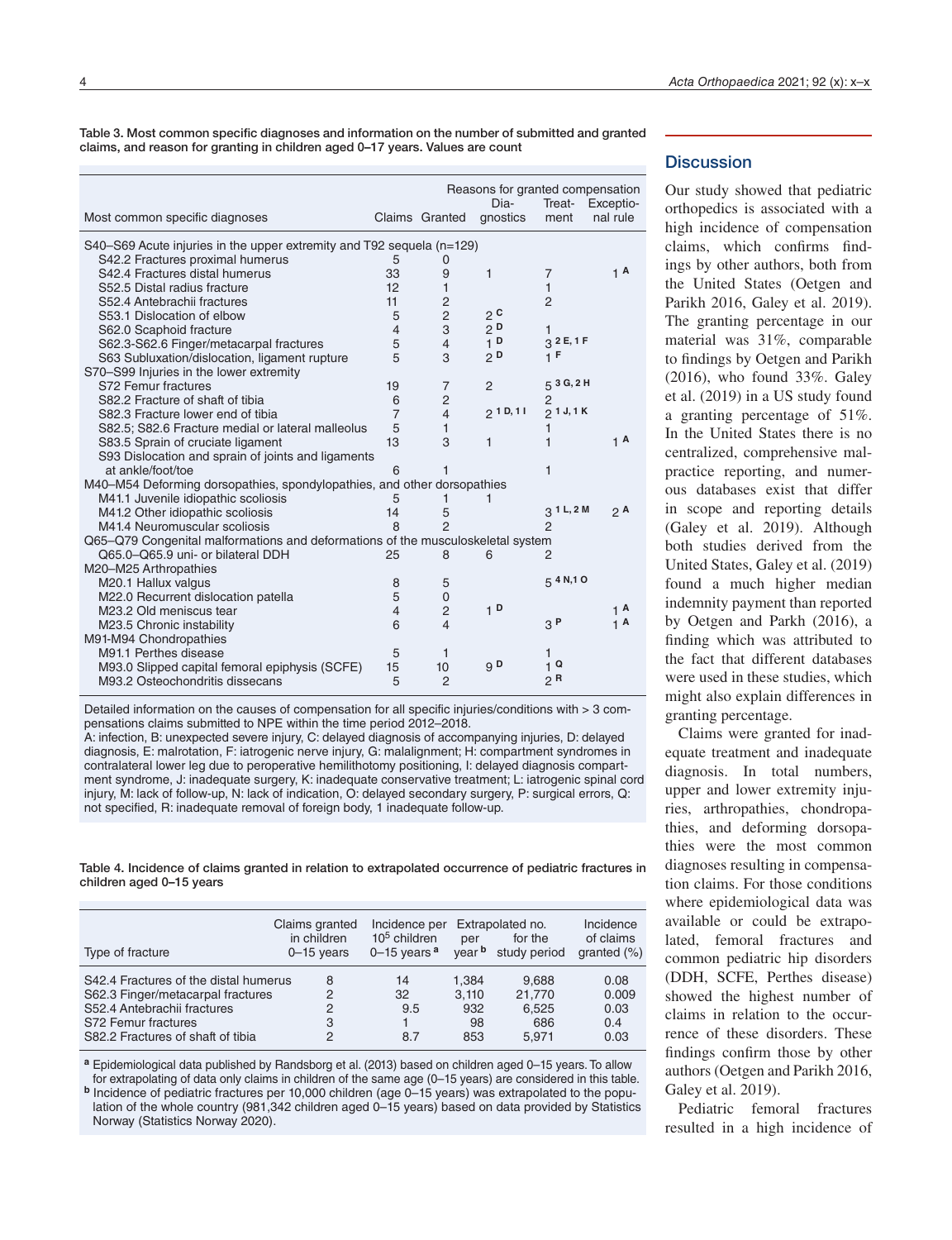Table 5. Incidence of claims for pediatric hip diseases in relation to data provided by the Norwegian National Pediatric Hip Registry

| Pediatric hip disease                                             | Claims               | Claims<br>granted | Total no.<br>of reported<br>cases <sup>a</sup> | Incidence<br>of claims<br>granted $(\%)$ |
|-------------------------------------------------------------------|----------------------|-------------------|------------------------------------------------|------------------------------------------|
| Q65.0-Q65.9 DDH<br>M91.1 Perthes disease<br>M93.0 Slipped capital | 23 <sup>b</sup><br>5 | 8                 | 390 <sup>b</sup><br>352                        | 2.0<br>0.2                               |
| femoral epiphysis                                                 | 15                   | 10                | 298                                            | 3.3                                      |

**<sup>a</sup>** Total number of reported cases for the study period are provided by the Norwegian National Pediatric Hip Registry (Barnehofteregisteret 2021).

claims in relation to their occurrence and in a high rate of granted compensations. The data provided by NPE does not provide sufficient details to draw further conclusions from this finding. However, pediatric femur fractures are rare compared with other pediatric orthopedic fractures (Randsborg et al. 2013), and their treatment might therefore be considered challenging.

It is important to be aware of the risk of compartment syndrome of the contralateral side due to malpositioning (hemilithotomy position) during surgery for femoral fractures. This is an avoidable complication that has been described in the literature (Brouze et al. 2019).

In DDH and SCFE delayed diagnosis was the main reason for granted compensation. Late detected DDH is a frequent problem and there is no consensus on whether clinical examination combined with universal ultrasound or targeted ultrasound improves early diagnostics and treatment outcome (Shorter et al. 2013). Late diagnosis in SCFE is still frequent (Millis 2017). According to the National Norwegian Pediatric Hip registry, SCFE is diagnosed > 6 weeks after onset of symptoms in 70% of patients (Barnehofteregisteret 2021). Healthcare providers should have a high degree of suspicion of SCFE in patients with hip and/or knee and/or thigh pain.

Although the numbers of cases for the different conditions is low, the data might accentuate conditions that deserve special attention. Technical errors were the cause of granted compensation in cases of cruciate ligament surgery and surgery for unstable patella, indicating that this type of surgery might be technically demanding for this age group. In surgery for juvenile hallux valgus, lack of indication was the main cause of compensation. Juvenile hallux valgus is rarely accompanied by symptoms (Hefti 2007) and the management of the condition remains controversial. Surgery might be required only in symptomatic cases. Because the recurrence rate is high (Coughlin 1995), surgery should preferably be postponed until skeletal maturity.

Delayed diagnosis of scaphoid fractures and accompanying injuries to elbow dislocation occurred, indicating that diagnostics in these upper extremity injuries remain challenging (Rasool 2004, Glad et al. 2010).

The fact that several claims were submitted more than 20 years after a possible patient injury reflects that overlooked pediatric orthopedic conditions, such as DDH, might not become apparent and symptomatic until many years later. In these particular cases, the Norwegian jurisdiction to consider compensation claims based on incidents > 20 years ago as outdated might be considered doubtful.

We found a mean payout for each claim of US\$ ~56,300. Oetgen and Parikh (2016) found an average indemnity payout of US\$ ~190,000 in pediatric orthopedic patients and Galey et al. (2019) found a median indemnity payment of US\$ 675,000, when only the orthopedic surgeon was named as the defendant. Hence, payouts in the United States were 3 to 12 times higher than in Norway. The huge difference in payouts could be for several reasons. First, in Norway the public sector covers much of the financial needs of an injured patient through public benefits such as social security, sickness benefits, and pensions. The compensation from NPE will cover the difference between income without the injury and income with the injury, when other benefits from the public sector have been taken into account. In the United States, public benefits are much more restricted, and it will vary according to what the individual has in terms of insurance benefits. In addition, compensation in the United States may also be paid as "punitive damages," compensation that is intended to act as punishment where the tortfeasor has acted negligently. In Norway, such compensation exists only to a very limited extent (personal communication J. Storvik, Senior Advisor, Legal Department, Norsk Pasientkadeerstatning 2020).

Our study showed a higher frequency of compensation claims from the Northern health region than from the other regions. In fact, the number of claims per 100,000 inhabitants from the Northern Health Region was twice the number from the South Eastern Health Region. The NPE data does not offer any reliable explanation for this difference. However, lack of access to specialized pediatric orthopedic care in more remote areas of the country might have an implication for quality of care.

Our study has several limitations. First, the data provided by the registry is limited. Further in-depth analysis of each case would require written consent from the patients. Second, the number of cases within certain diagnoses is relatively low, which limits the strengths of conclusions that can be drawn. Another weakness might be the fact that claims submitted to NPE are evaluated by only one specialist within the field of expertise. The evaluation by the specialist should consider national and international guidelines. However, such guidelines do not exist for many conditions and treatments. Thus, the conclusion concerning the possible existence of patient injuries would to a great extent depend on the personal judgment of only one specialist.

**<sup>b</sup>** The Norwegian National Pediatric Hip Registry provides data for late detected DDH (> 3 months). Only late detected cases are included from both the claim registry and the Norwegian National Hip Registry.